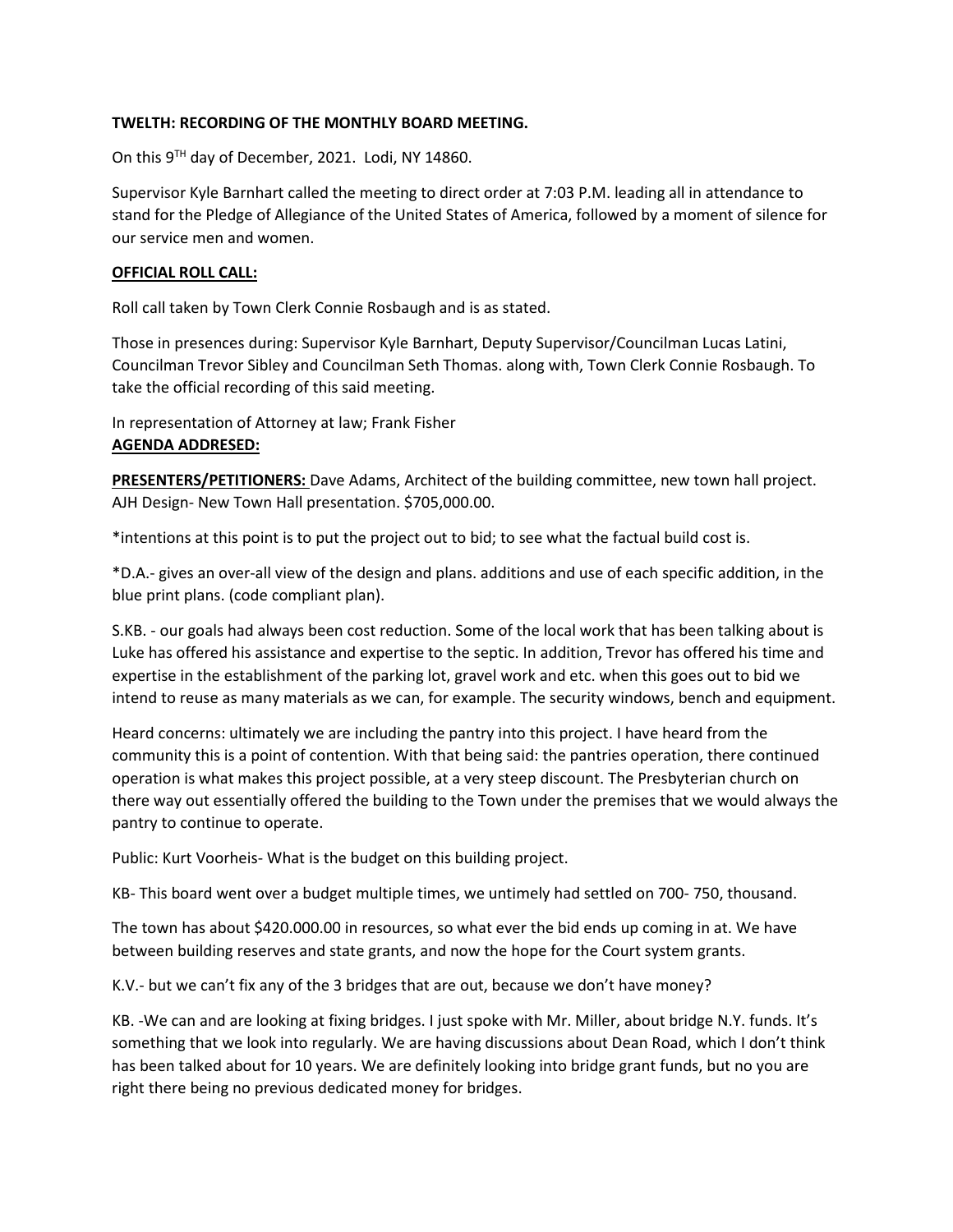K.V. Well when I was here last month when we talked about Seneca Road, and I felt like it was pretty much oh well we can't afford it.

KB. - Yes, it's a million-and-a-half-dollar bridge right now.

Frank Miller; is the septic system that is there right now, not savable at all?

KB. When we build the addition, it would of went over the leach field. So we had to move it anyway.

Deputy Lucas Latini: it will be a raised bed design; you will have to pump up. The real-estate at the site is kind of limited.

• Leach field with defuses on it?

LL. the engineers design looked standard, the problem is the elevation of the property and it is extremely wet. So when we did the test holes, they actually filled with water.

Although we do not anticipate the volume to be high, because of the wet, the limited space and the regulations. We have to pump up and it would of been nice, if the building was maybe position a little differently and probable two or so feet higher. With this you use a standard clay like sand system, and pump it a little higher. We will need a pump collection tank and a ejector. Obviously that requires maintenance over time, it requires a power line to push it. Standard to replace it every 10-15 years.

## **PUBLIC COMMENTS:**

\*Mr. Mccheyne. – from what I see and what is done, I can see that you have cut the cost down as far as you can shave it. My question is- is this what the community wants or not?

KB. There have been some painful decisions to be made. When the guiding factor is cost. We have gone as bare bone as we can. Its venal siding, concrete pad, gravel driveway. We are trying our best.

\*Mr. Mccheyne- I would also like to ask- why was Paul Batman's position was never filled on the Board?

There are plenty of local residents who would like to take seat. The process of absence on an extended amount of time as in Paul's Death, being 7 months ago. Why was there not an appointment made.

KB. I looked for someone to fill the seat as I heard interest. I could not find anyone to serve, and it's funny because one of the last people who I had asked was one of your colleges. My question was if you Dick Mccheyne would serve. I never appointed because I couldn't find an interested democratic individual to fill Paul's Democratic seat. I personally filled Paul's seat at the Democratic committee and Ann and I have worked hard at getting people involved and participate but we were not able to find someone at the time.

D.MC. the usually process would be that you as Supervisor would appoint out of the same party as said person was of. With-in executive session with Board present.

Kurtis Voorheis: I would like to ask a question about Ames Road If you do not mind that I ask.

I'm under the understanding that you have abandoned Ames Road because of traffic travel.

Was there a study done, when was it done, and by whom was the study conducted? To verify that?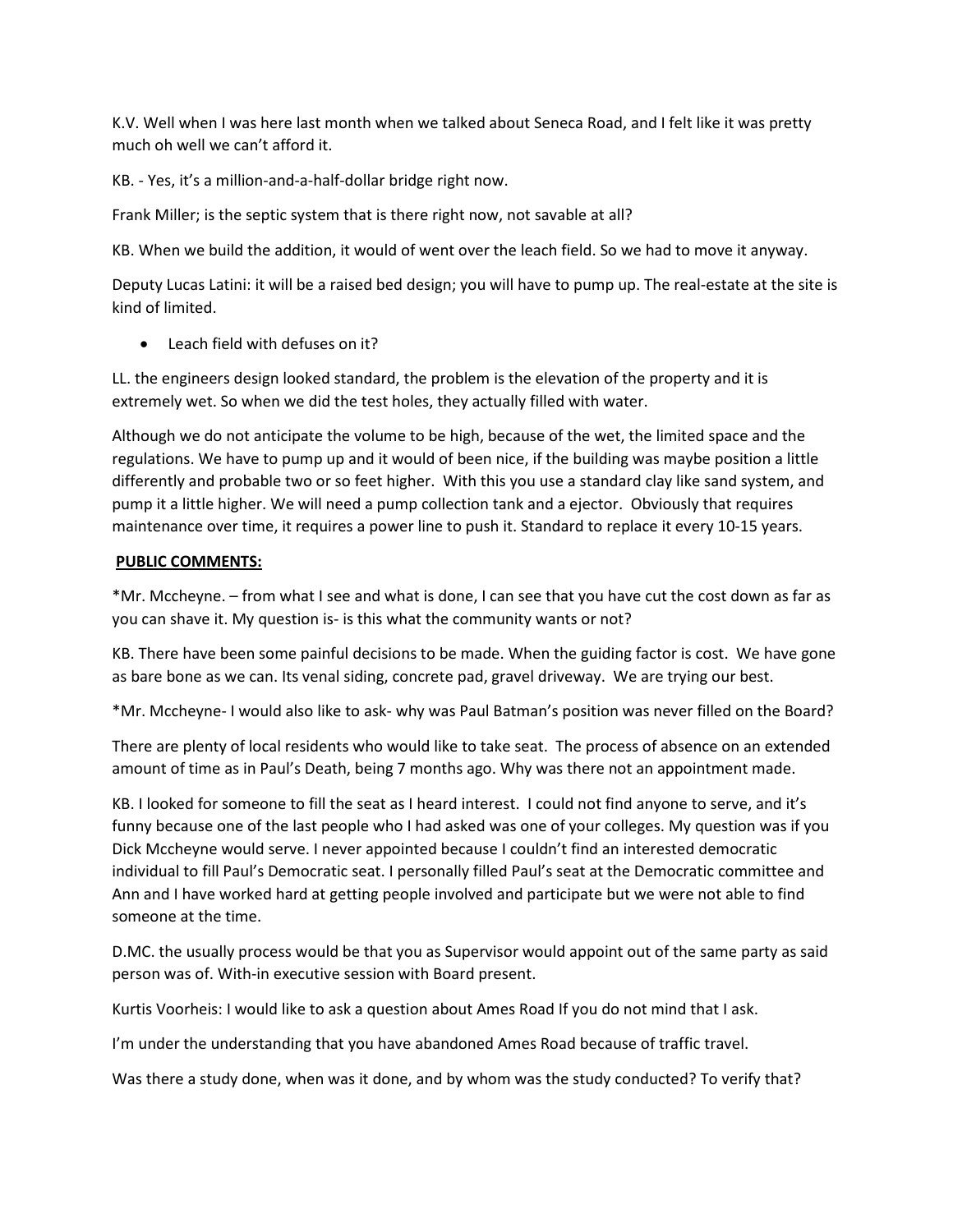KB. Not as far as I am aware, but I could be mistaken.

KV. Then how do you abandon it with saying that there is less travel then needs to be before abandonment?

Attorney of Law Mr. F. Fisher. – (as requested by Supervisor, answer reply). The Town Highway Superintendent, made the determination that it would fit the criteria for an abandonment.

KV. Well how does he know, how many cars travel down it? My attorney spoke with you and he said that is how you determine to abandoned it, if it's less than 2.5 cars or something. I'm curios as to where the results to that are and how do I find copy of it.

S.KB. - do you personally believe that more than two cars travel that road on a daily?

KV. Oh yeah, I have trail cams. I got it on my trail cams. So then they brought the signs that say "no maintenance". So why, does the Town go out and pick up the trash on the side of the road is that not maintenance, or is it selective maintenance?

KB. It was a good Samaritans effort.

KV. But it wasn't picked up for 3 years, you put up the signs, no maintenance, travel at your own risk.

But say no maintenance. Is it selective maintenance, to? Keep the money?

So what are we doing with the money that came off of that road that we are not putting back into it?

Is that what this is for, the Building.

S.KB. – no we haven't received any money for Ames Road to date.

Because when I was at the public hearing of Ames Road you told me that there was 180,00.00 roughly, allotted for that Road and that is why we are abandoning it. Because if do not abounded it. we cannot move that money.

S.KB. we have the possibility to ask the Federal Government to apply those potential funds to another project. To date we have not identified another project to give that money to. We have not asked the Federal Government, to approve an alternate project. So yes it does exist potentially, but we have not asked the Federal Government to do that.

KV. - so back to my original question: then why did we drop the maintenance, we own the grader, we own the roller, these guys get paid no matter if they are down to the lake or up there. Why can't we continue to hit it twice a year and continue to do the little maintenance that has been done.

S.KB. - as a group it was determined that it was not in the towns interest .

KV. – well you or the Town Board, do not own any land up there, but I do. With doing this you make it so I could potentially not get there.

S.KB. – understood Mr. Voorheis.

Deputy L. Latini= Kurt, just be aware, that the question that was asked is, all the residents aligned with the abandonment of that Road.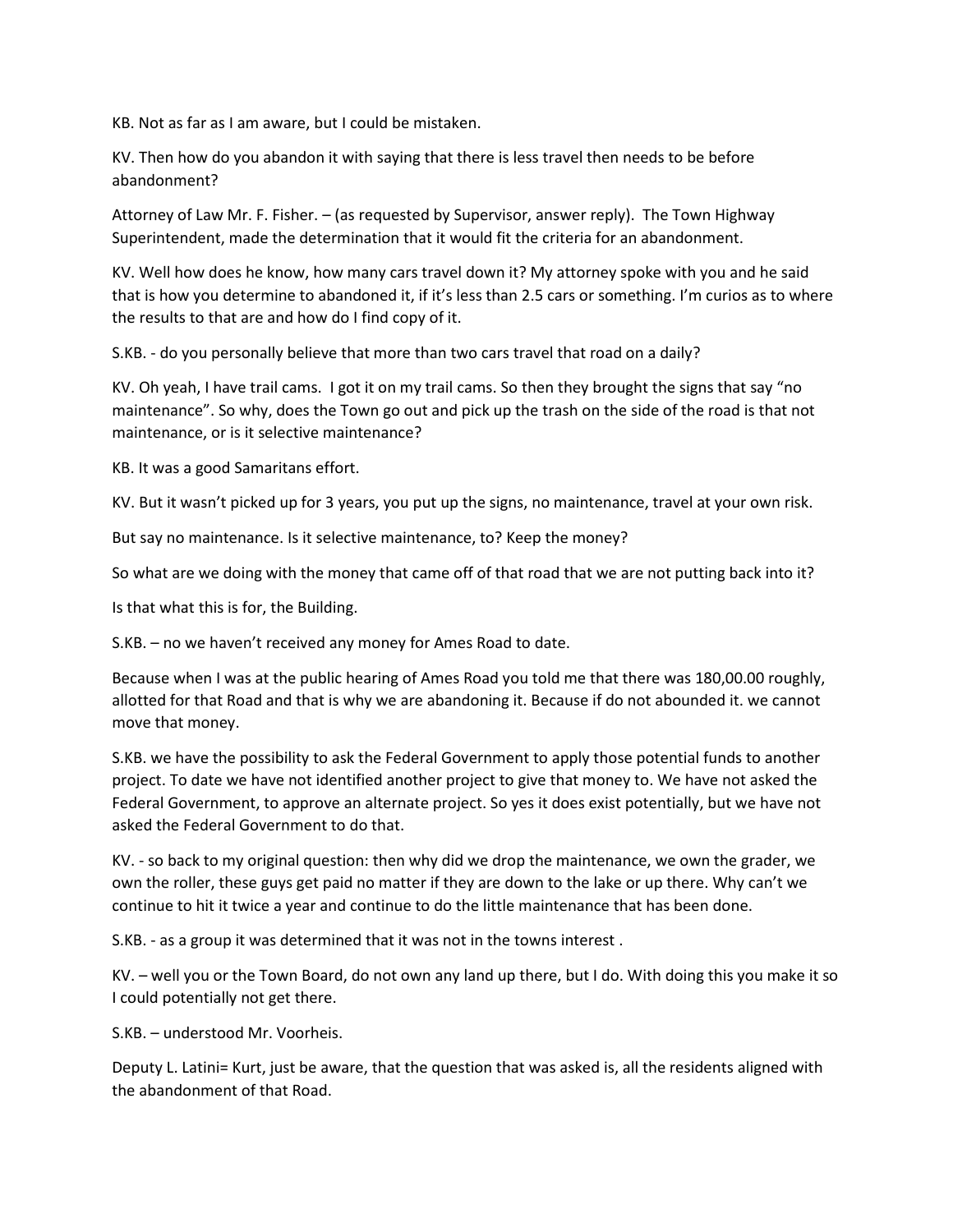KV. Yeah but we didn't. I was here at that meeting and we didn't. not one person here was for that.

L.L. the decision to abandon was premised on the report of; that all 100% of the land owners aligned with doing so, along with the Federal Government, but my concerns are with the land owners. Was there a dynamic that changed, with the gate? I don't know what that was, but it was the input to us.

That the correct dialog happened and then the unanimous consensus of every land owner that had property on that Road, was aligned with it.

KV. Because of, they had mentioned, putting up gates and locking it, that we would have a key to get to our land. It was okay thinking that it would be locked and then nobody could destroy it, or rut it up, as they do all the time. That if we damaged it we would fix it. but how can anyone just damage it and nobody takes responsibility eventually I won't be able to get to my land. 3 out of the 4 are now agents it.

L.L. okay with that being said, and I think that we or Kyle was under the premise that the Town could pay for a locking gate. That the landowners could lock it and secure it, working on the entrance and access via then selves. We have been advised by legal that we cannot do that, because we cannot use public funds to put on an abounded road. Under the original Premise, that if we had a gate that you and the Feral Government could lock, that you are okay with the abandonment. Is that Correct Kurt?

K.V. well yes, because then if one of us screws it up, we can fix it. Now we cannot do that after you told us that.

L.L. nobody told me other than Kyle, that you guys had any concerns. We would of not have moved forward one second if you guys hadn't been unanimously for it.

KV. Luke where you at the public hearing.

LL. no I was not at it.

KV. Because Jody said that she wasn't for it when she found out that we couldn't lock it .I wasn't for it after finding out.

LL. Who was at the meeting from this board.

Board response: all of us.

KB. Jody was in favor of it, I got the emails a week after the meeting saying that. "I have changed my mind after the public hearing'.

L.L. it sounds like to me that you are saying that this is all balanced on the locking of the gate and the cost in labor to install. Is my understanding correct.

KV. A gate that can lock, with us having keys.

LL. So you are saying that if you had a gate that locked others out, that you would have no concerns at all?

KV. Sure. But that can't happen.

L.L. speaking to Attorney: frank, how do we go about trying to make the land owners whole?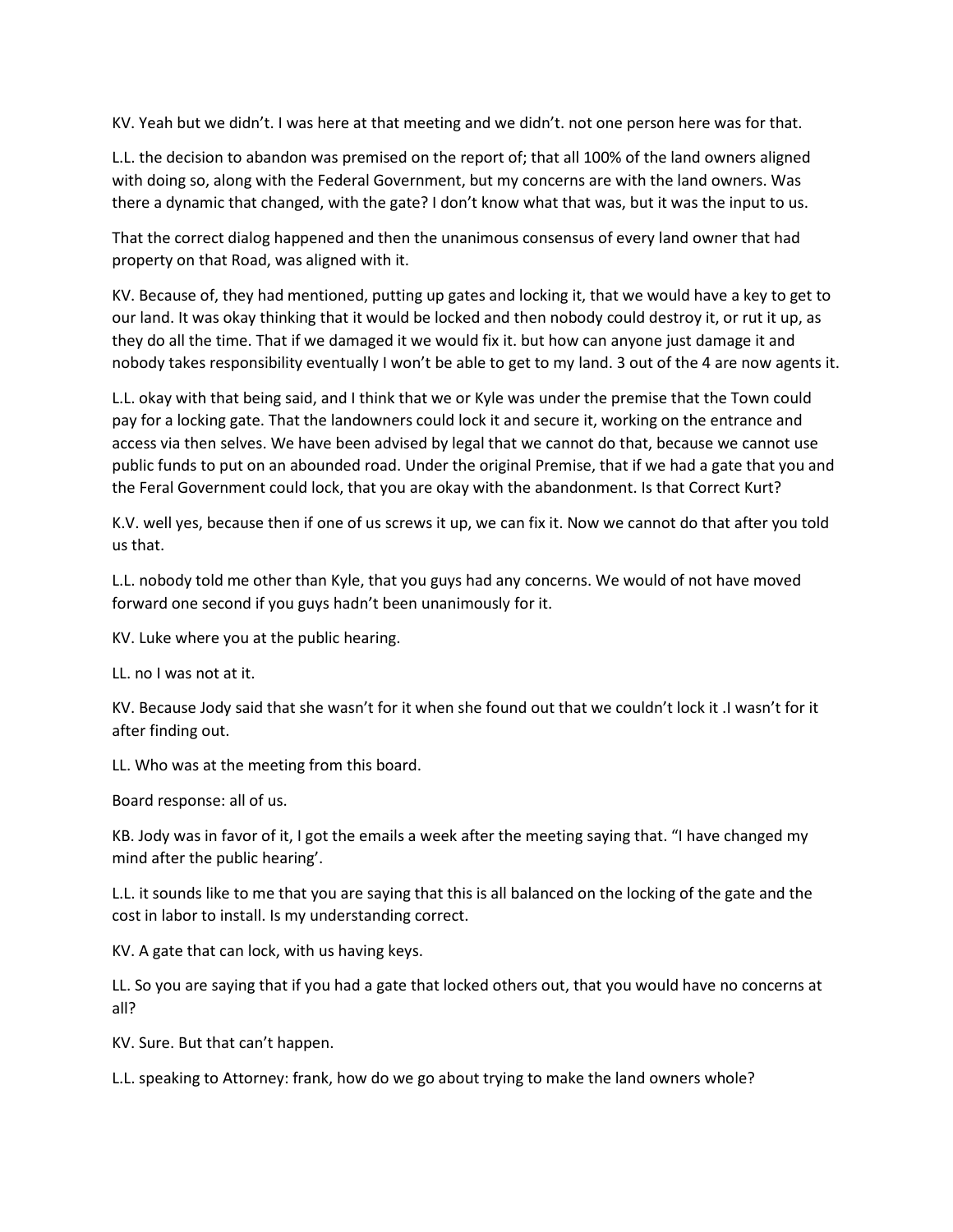Attorney: we can council further with research of the issue. With that being said, in not currently prepared with a direct answer at this time.

\*Building committee member Art, speaks on the new building and overall expenses cut by, the voluntary work offered by councilman and community. The budget for the prior project being around \$900,000.00, if we come in around 700 and you add in the 67 grand that we paid for the building, we fall well under the budget of two years ago.

L.L. questioning the vertical ridge on the new town hall design. Are those windows or?

KB. No they are panels to break up the flat, we had discussed this as what to do. We are calling it a knee wall and it's just a flat vertical wall. They are designed to look like windows to break up that flat, but do not have the expense of windows.

**MOTION TO ACCEPT THE AGENDA:** Motion made by Supervisor Kyle Barnhart. Motion in the second by Councilman Trevor Sibley. Hearing no comment, all members of the Board **IN FAVOR AND VOTING AYE: MOTION CARRIED WITHOUT COMMENT.**

## **MOTION TO ACCEPT THE MINUTES: (THE MONTH PREVIOUS TO THE CURRENT)-**

Motion made by Supervisor Kyle Barnhart. Motion in the second made by Councilman Seth Thomas. All members of the Board **IN FAVOR AND VOTING AYE; MOTION CARRIED WITHOUT COMMENT.** 

**MOTION TO ACCEPT THE BILL(S):** acquired in the previous month(s).

Motion made by Councilman Seth Thomas. Motion in the second by, Councilman Trevor Sibley. All members of the Board **IN FAVOR AND VOTING AYE: MOTION CARRIED WITHOUT COMMENT.**

## **HIGHWAY REPORT: SUPERINTENDENT RICK JACOT.**

Boom mowed, fixed shoulder on Shaw Road, cut and mulched tree limbs on spur Road. Cleaned and organized shop shelf's upstairs. Installed road sings. Maintenance of the Grader battery. Winter Road prep of scatter material of salt. Dug and cleaned ditches along culvert and Roads.

Installed driveway pipe, serviced the Egt. Patch work continues in the Roads and driveway level to road on Shaw Road.

Motion in the first by: Supervisor Kyle Barnhart. Motion in the second by: Councilman Trevor Sibley. All members of the Board **IN FAVOR AND VOYING AYE: MOTION CARRIED WITH COMMENTS**.

## **TOWN CLERKS REPORT- CONNIE ROSBAUGH:**

**Town Clerk**: Remitting monies to the Town Supervisor Kyle Barnhart, in purpose to be added to the General Funds of the Town of Lodi. \$105.00 in Clerk Fees, monies. Remitted to the Dept. of AGS & MARKETS \$16.00. Remitted to the department of Health in the amount of \$00.00

Monies remitted from Judge Van Cleef- in fines, fees and etc… \$5,208.00-355

**Tax collection**: tax collection is upon us. Although things such as P.P.E will be considered. I will still be excepting in person payments, at the Town Hall. Monday through out Thursday. Between the hours of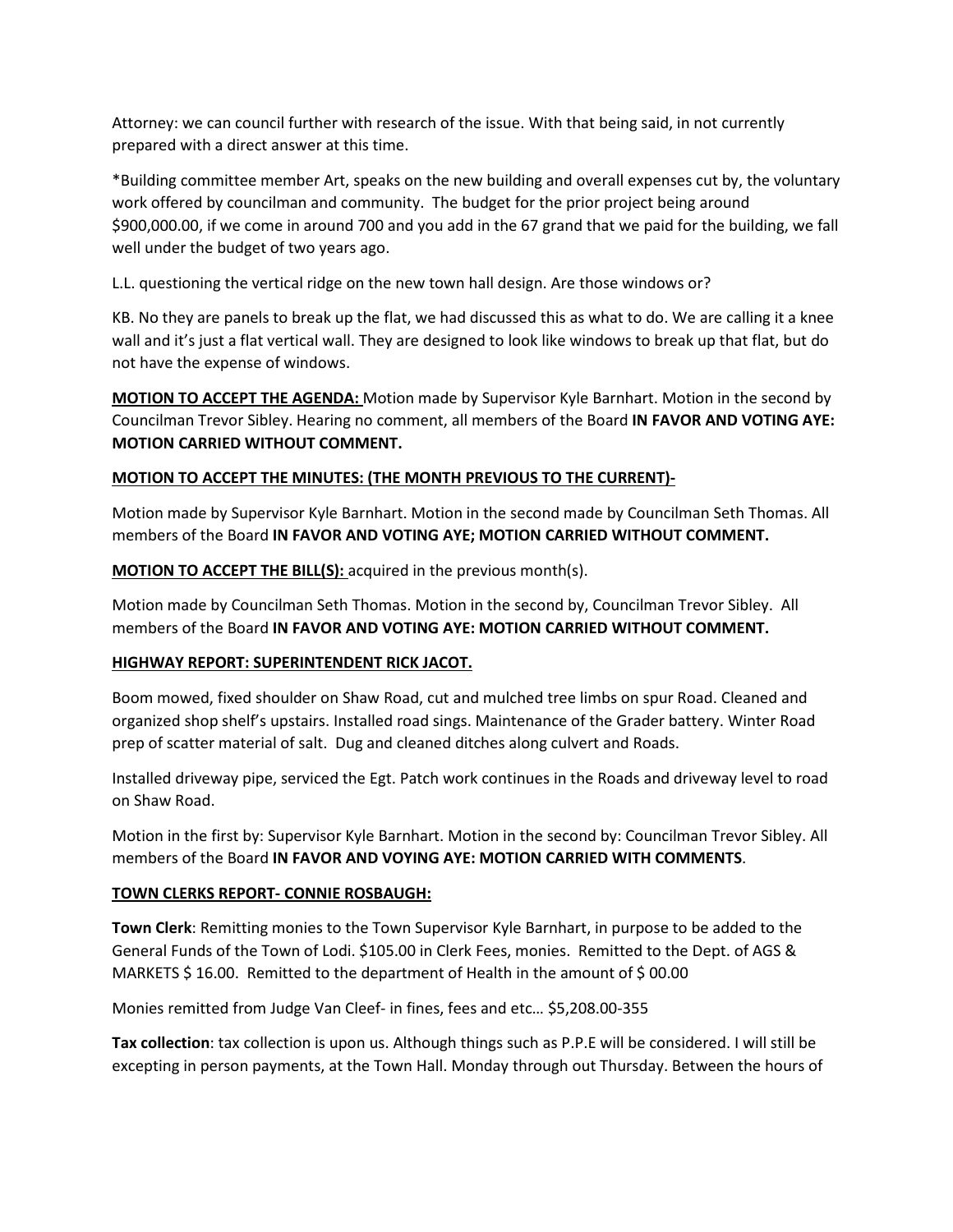10:00 a.m.- 2:00 p.m.. Fridays will still be reserved to those who need specific appointment times, in addition to appropriation actions.

The only slight change to be seen in our approach is in the receipt portion of taxes, because of price increase, availability of supplies and overall crammed postal system's. Hard copy of your receipt will only be given if the (mail me a receipt portion of your bill is marked). We will figure alternative ways to get a receipt to you if any circumstances are to arise. Example.. scanned email.

**Register of Vital Statistics**: certified copies for a legal matter. Register of a single death, 4 certified copies w/ fees.

**Permits Official:** 2 parking permits issued to those individuals who are disabled or ill by ailments.

**Building and offices**: Empire phone and internet company. All employees and or justice are currently trying to find the best operational system to use, as we continue to have tons of issues revolving around. Phones, voice mail, email and all operations in general.

Motion in the first by: Supervisor Kyle Barnhart. Motion in second by: Deputy Supervisor Lucas Latini. All members of the board **IN FAVOR AND VOTING AYE**: **MOTION CARRIED WITHOUT COMMENTS.**

# **LIBRRY REPORT: READ BY Karel Titus: please see attached document for full report.**

## **WE ARE OPEN:**

- No appointment necessary- walk right in!
- Mask are still required
- Chrome Books available for checkout
- Print/scan/Copy/ Fax available- 15 cents/page.

**Hours of operation:** Tuesday 10-4; Wednesday 1-7; Thursday 10-4; Friday 1-7; Saturday 10-2; Closed Sunday/ Monday.

Please see the full upcoming dates and activities online at the libraries website. Website: lodilibrary.net. phone 1(607) 582-6218. FACEBOOK[: https://www.facebook/lodilibrary.](https://www.facebook/lodilibrary)

Staff: Beth Bevars, Director : [director@lodilibrary.net-](mailto:director@lodilibrary.net-) Nora Snyder, Youth & Children's Programming coordinator: youth@lodilibrary.net.

## **COMMITTEE REPORTS:**

## **Deputy Supervisor reports:**

\* Mill Creek update – after several attempts to get help since our last rain storms, we had one in August, and the last one we had in October. It really filled in the creek with gravel, it again over flowed and the bank in one south spot, near Franks house did stop at the road. Causing pool up. Primarily its all of the gravel that is still coming down from above as results of the 2018 flood and events.

What happened is that some areas of the gorge are straight (shale out-crop) and some areas soil based and that heavy water of 2018 scoured the wall, as a result all of the trees slumped down into the bottom of the gorge. Consequently, the material flows coming out are absolutely tremendous. Rick on Black well removed from 70-80, in a short culvert area, maybe an inch from the tremor.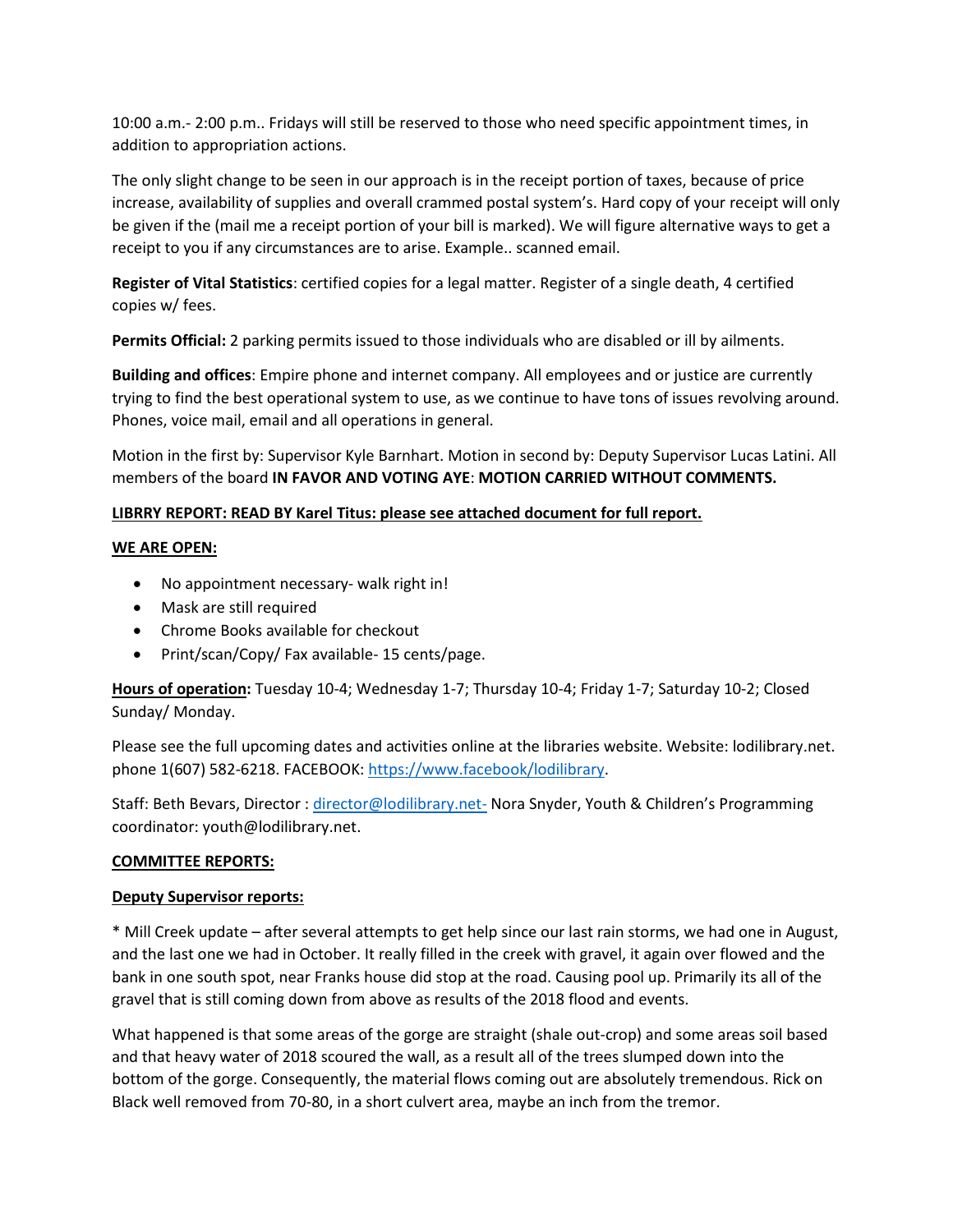We are looking at about 7, possible 8 hundred loads of settlements to be moved. Compounding the issue is when that State remediated the Creek in Sep/Oct. When I say the state I mean. (The state of New York Department of Environmental Conservation), the state being responsible for resetting and reshaping the Creek.

Because you really couldn't tell in some areas exactly where the original Creek was. Because of the extensive washed out areas and etc… They the state put it back, in-place using standard guidelines for fisheries.

Included a tight bend, behind the trailer park in location. Our concern is that they never armored the side wall of the Creek, they said to just wait and let the Creek establish its flow pattern.

The problem is that, the whole area they knocked down ( Sessler and Conley) and latter. Terries tree that had the state bid.

In basic they had to gain access to the Creek, so they could cut down in the area, and when they were done they could put gravel fill, back down in its place.

Just imagine a corner that's acutely sharp and its lined with 20/30 feet of lose shall, lake gravel. So the water has continuously, moved the Creek to the north. Its caused a very sharp bend, the creation of this bend, slows as the water hits the wall, dropping the suspended rocks, the rocks pile and cause a serpentine effect, underneath it.

I talked to the DEC multiple times over the course of the month, but there isn't anyone who was willing to touch it. I couldn't even get anyone to call me back. I talked to Senator Pam Helmens office, one of her aides did call me back, we spoke for about a 1/2 hour. I also reached out to County Soil and Water. Along with County Emergency. The just released at this time that they do not have that type of fund, to apply towards stream bed repair. I would estimate the cost to be about a million dollars, for cleaning that volume of gravel out. Certainly no one has that fund and it seems as no one has interest in helping.

One of the pitched I proposed to the DEC is, instead of hauling out 8 hundred loads, maybe we could push it into the lake. As the trucking cost for 8 hundred loads is staggering.

The argument was the environmental impact of putting it into the lake. My argument being. Its going to go there anyways. #2. Considering the environmental impact of all those homes flooding again, the septic's, fuel tanks, household chemicals, and much more. The creek bed is up to 3 and in some places 6 feet.

## **Ag, environments, & infrastructure (Thomas).**

**Econ. Dev., Planning, & Tourism. Building Committee(Thomas/Barnhart) Finance& Federal Affairs (Latini/Sibley) Gov't Ops & Criminal Justice (Sibley/Latini). Water Committee (Barnhart/ Huff) Supervisor remarks. \* please see attachment\***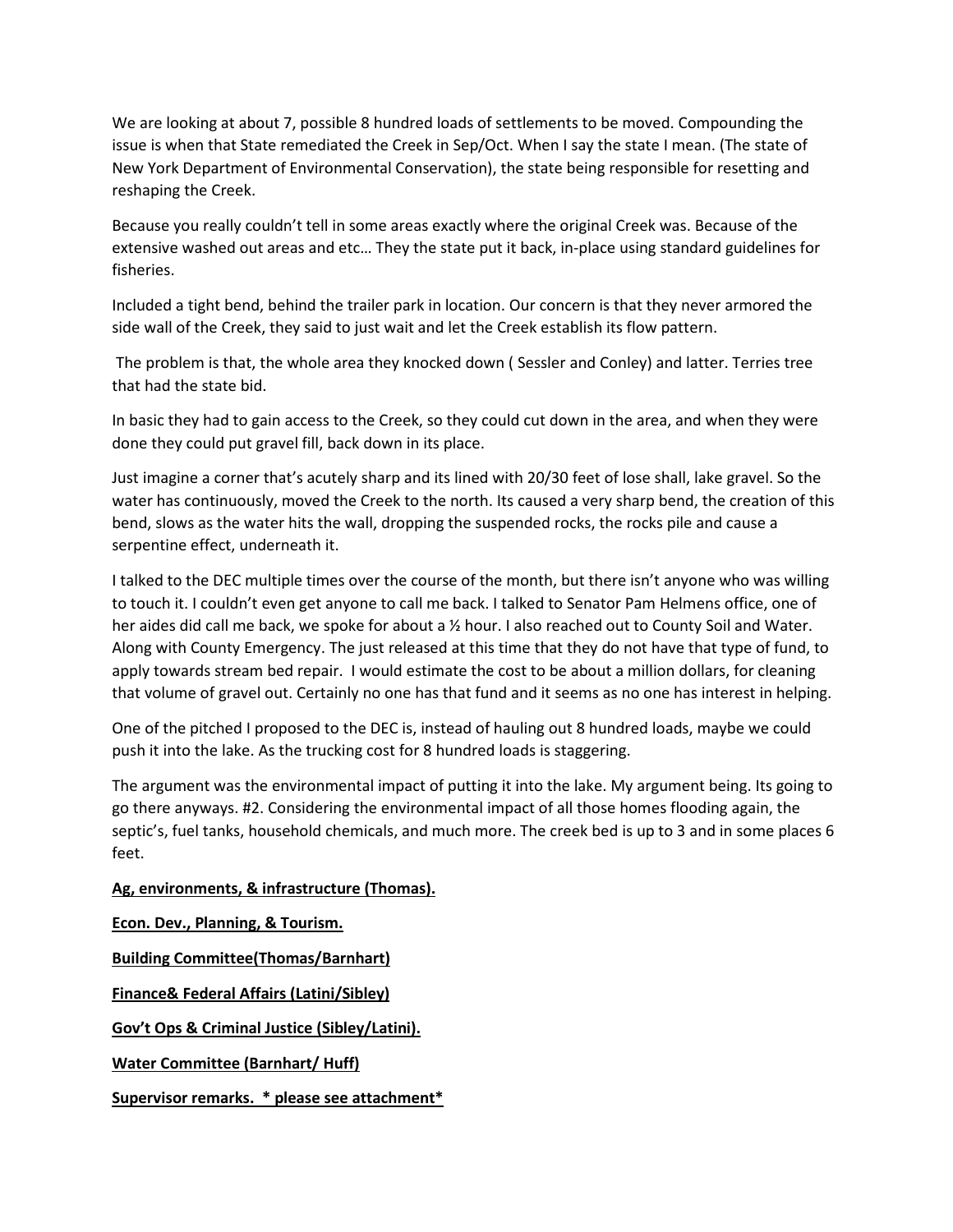#### **NEW BUSINESS:**

\*2021-Budget modifications: Motion in the first by: Supervisor Kyle Barnhart. Motion in the second by: Councilman Trevor Sibley. All members of the Board **IN FAVOR AND VOTING AYE: MOTION CARRIED WITHOUT COMMENT.**

\*Court joint Grant Application: Motion in the first by: Supervisor Kyle Barnhart. Motion in the second by: Councilman Seth Thomas. All members of the Board **IN FAVOR AND VOTING: AYE. MOTION CARRIED WITH-OUT COMMENT.**

**\***Ambulance Contract Approval: Motion in the first by: Supervisor Kyle Barnhart. Motion in the second by: Councilman Trevor Sibley. All members of the Board **IN FAVOR AND VOTING AYE: MOTION CARRIED WITH COMMENTS**. Comment- contract to be as was before at 80,000.00.

#### \*Town Hall Bid: **Open for discussion and to send to bid. To begin in January 2022.**

Motion in the first by: Supervisor Kyle Barnhart. Motion in the second by: Councilman Seth Thomas. All member of the Board **IN FAVOR AND VOTING AYE: MOTION CARRIED.**

\*Cannabis opt in/out. Deputy Supervisor Lucas Latini.

Over the last few months we have heard a lot about opt in or opt out. A lot of our communities in our area, have opted out. Meaning that they do not want to have a cannabis retailer selling with-in their townships. We have discussed it, had a public meeting and at one point took a vote. This is something that would have been nice to have on the ballet to vote, so that people have their say.

I have taken a lot of calls this week. In particular, with concerns of the sales. My concern is not with-in your personal home, the conjunction of this along with the wine trail. The concern falls in to the safety of those who travel. We have not had any real legal counsel on this subject and I am left with concerns as is our community. We have no dollar amount that we can put on the health and safety of our family members and community.

I would like to have a discussion, and call for a vote.

Supervisor approving the vote. Opt –in/opt-out.

Motion in the First by Deputy Supervisor Lucas Latin. (based on the lack of current information). To introduce the local law prepared by: Attorney F. Fisher. To opt out of the cannabis retail in Lodi.

Motion in the Second by: Councilman Trevor Sibley.

\*Frank Miller, Adds Comments of his support to Opt-out.

\* Councilman Seth Thomas stands behind the facts that pharmaceutical Degree holder. Ms. Mosher.

Presented during the official public meeting.

That opting out isn't going to make a difference, of the use, as it is already legal. That by opting out, we are not preventing the use or cultivation of marijuana. Its legal just as alcohol and or tobacco use.